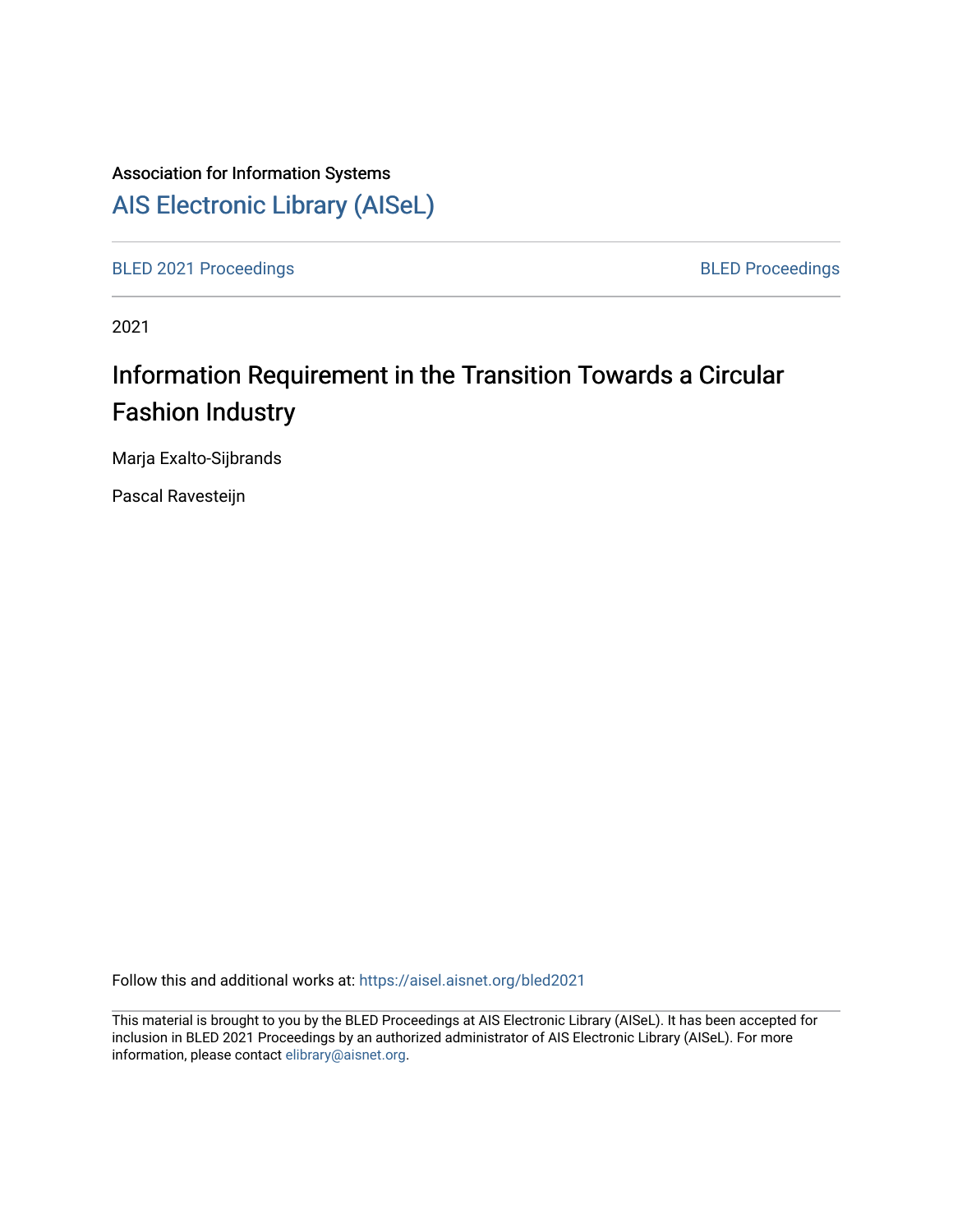## **INFORMATION REQUIREMENT IN THE TRANSITION TOWARDS A CIRCULAR FASHION INDUSTRY**

#### MARJA EXALTO-SIJBRANDS & PASCAL RAVESTEIJN

HU University of applied sciences, Utrecht, Research Center of Digital Business and Media, The Netherlands; e-mail: marja.exalto-sijbrands@hu.nl, pascal.ravesteijn@hu.nl

**Abstract** Management of fashion (related) companies need to become convinced that circularity delivers positive financial results and incentives. This research aims to provide the first information requirement insights needed to enable the transition to a circular fashion industry. Due to easy access and abundant information 'Jeans' were selected as example item. Using the Design Science research approach the required information within in a closed loop supply chain (CLSC) in fashion was derived. Semi-structured interviews validated the CLSC information requirements derived from literature. Next, observations and additional literature findings supported the interview results. The outcomes show that information to support integration and collaboration of both: supply and recycle chain is necessary. Independently operating recycle organizations miss 'central loop management', 'information integration' and 'a chain-common objective' to successfully adopt circularity. The main bottlenecks found in relation to circularity are: 'overlooking the customer as stakeholder' and 'a lack of chain integration', this applies not only to jeans items. Therefore, the indicative study outcomes contribute to the body of knowledge of circular fashion value chain information requirements in general.

**Keywords:** circular industry, recycling, fashion, R-ladder, circular business model



DOI https://doi.org/10.18690/978-961-286-485-9.42 ISBN 978-961-286-485-9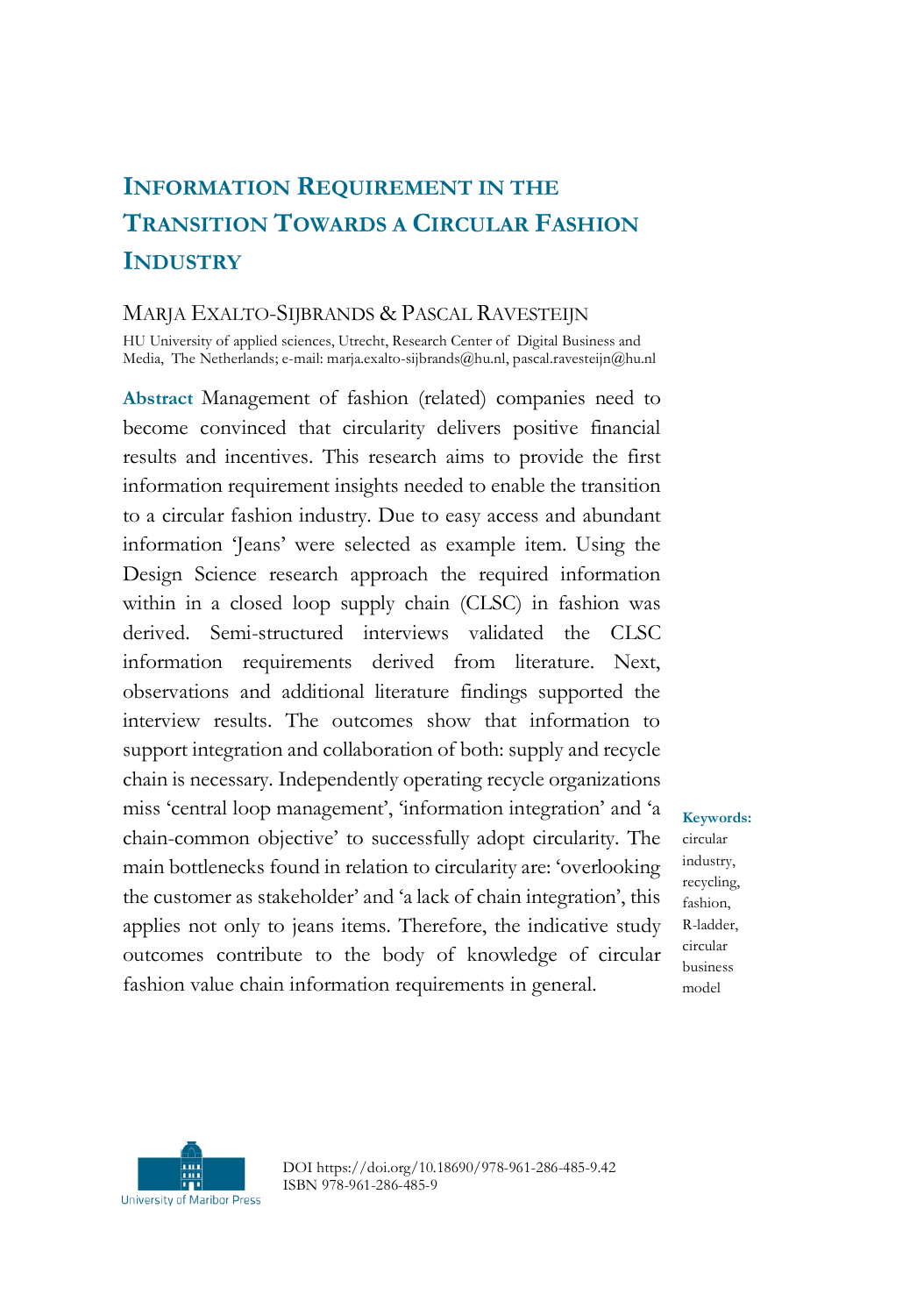#### **1 Introduction**

The international fashion industry flourishes on large volumes of newly produced garments. With the expected growth in global population and average global wealth, the volume of discarded apparel is predicted to grow progressively. This, combined with fast fashion as business model will within 25 years lead to scarcity of clothing fibres. Therefore, the need grows for the fashion industry to addapt circularity (Ellen MacArthur Foundation (hence EMF), 2017). The business model of fast fashion stimulates unreasonably cheap and poorly produced items and blocks achieving affordable sustainable clothing for all global citizens in 2050 and beyond (Wicker, 2016). Sustainable development is often related to environmental improvements (Seuring, S., Müller, M., 2008), which in the fashion industry is adopted as: supplier's management limitation strategy, performance and/or image risk strategy (Seuring, S., Müller, M., 2008). These improvements are labelled as green washing and mask eagerness for short-term revenues, regardless its' effect (EMF, 2017). In 2016 this 'take-make-dispose-of' fashion business model delivered around 1.2 billion tons of greenhouse gasses; health threatening fertilizers and colouring chemicals; half a million ton of micro plastics in our oceans; and child labour practices (EMF, 2017). With the expectation of the indirect effects such as drought, heavy rains, and longer growing times, the future global production of new fibres is under pressure. When new fibre production falls short the need for reborn fibres will emerge. Also a growing market for second-hand items is expected (from 1% of the total fashion sales currently, up to  $10\%$  in 2030).

Since 2000 the first fashion entrepreneurs focused on circularity via innovative solutions of mechanical and chemical 'fiberization' of fashion items into reborn fibres. Unfortunately, not enough of these renewed fibres end up as new fashion items. Where the majority of Brands and Retailers in the Netherlands state that the perception of consumers repels from wearing reused fibres (MODINT, 2019), research from Morgen and Birtwistle (2009) and WRAP (2017) both show that consumer behaviour is able to adopt sustainability. Furthermore, currently the price for reborn fibres cannot compete with newly produced ones. The integrated supply chain (SC) with its strong price negotiation results in prices for new fibres that lay far below their true cost (BCI, 2018). Therefore, reborn fibres are less attractive as raw material. Promotion of Green Logistics and Circular Economy (CE) at education and entrepreneurs is of key importance (Seroka-Stolka, O., Ociepa-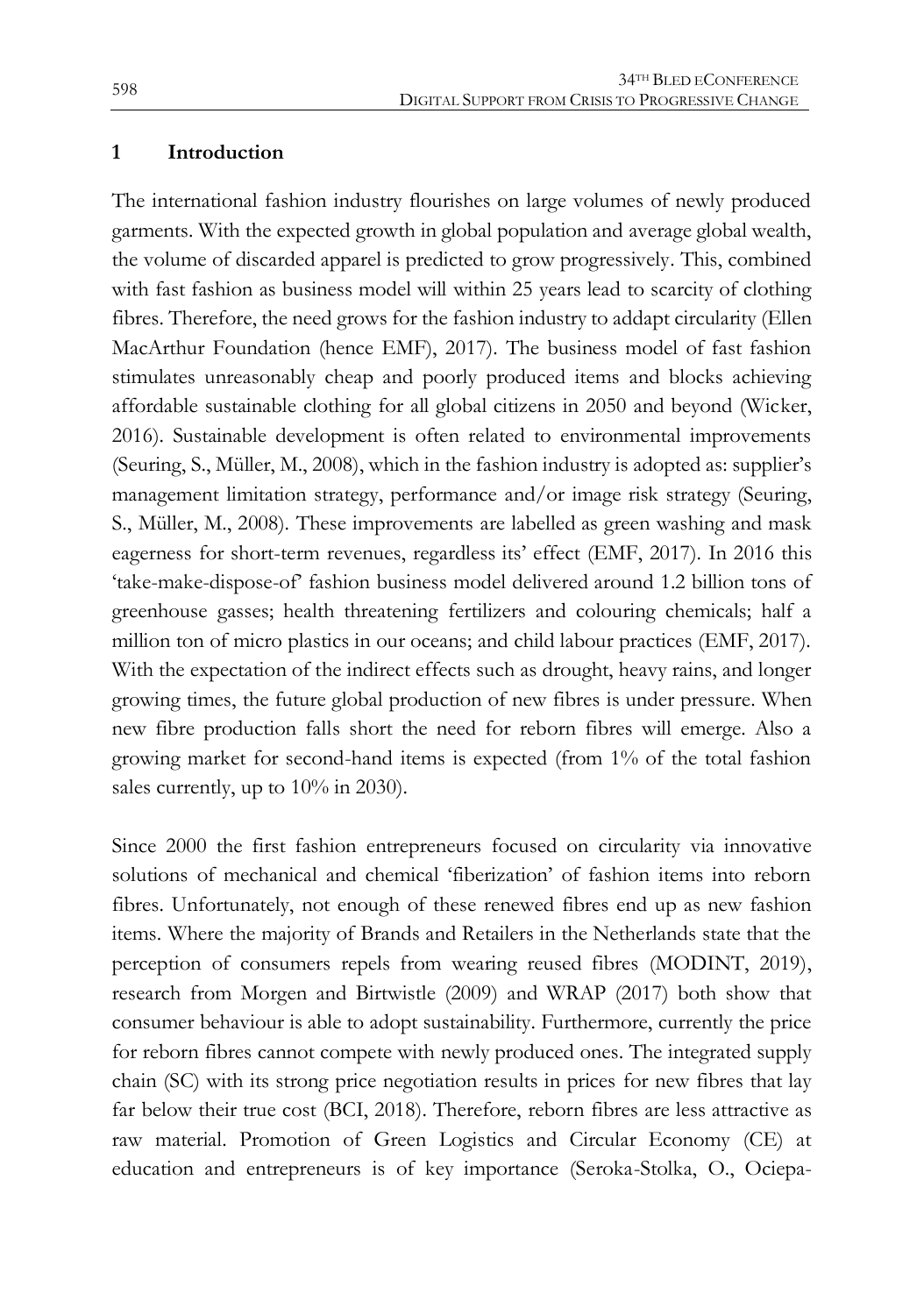Kubicka, A., 2019). Unfortunately, insights miss in how a closed loop fashion supply chain becomes an attractive and profitable business model. Therefore, the Dutch Industry Association for Re-winning textile fibres (VHT) aims to (1) reduce textile waste and (2) increase the potential of fibre reusability. They understand that the reusability capacity of fibres (in number and quality) requires measurements and a financial leverage of the circularity business case. In this lies the motivation for this research: delivering 'information requirements' within the circular fashion business model from fashion items to fibres as first step towards profitable circular fashion business cases.

## **2 Theoretical background**

For the literature review the university's search engine HUGO and Google scholar were used with keywords related to linear supply chain fashion successes. The included standard terms were 'fashion' or 'textiles', and 'supply' or 'recycle chain'. These were combined with more specific terms such as: 'circular(ity)', 'performance indicators' and 'information management'. Compared to thousands of hits with the standard terms, the results of combinations with specific terms were limited. The most recent and best fitting articles (within the context of logistics) were selected. Prior to defining the key terms to this study, the research team discussed the relevance of each term based on an analysis on its value chain importance. Below we elaborate on the most important concepts related to this study.

## **Circular Economy**

A circular economy regenerates its resources and commodities in order to utilize, maintain and recover products, their components and raw materials. The aim is to keep all products, components and materials at the highest value possible. EMF (2018) states that this viewpoint is needed in order to let commercial and noncommercial organizations adopt circularity across their supply chains, delivering new and different jobs and sustainability. Ashby (2018) sees the core of CE in recovering value from tangible commodities to narrow the definition of closed-loop to reuse and restoration. Battini, et al see (2017) 'Circularity' of an industry as option to reduce the environmental impact of the whole supply chain. In this research we combined the above into the following definition of CE: *an economy where companies close the supply chain as a loop with the aim to keep all products, components and materials at the*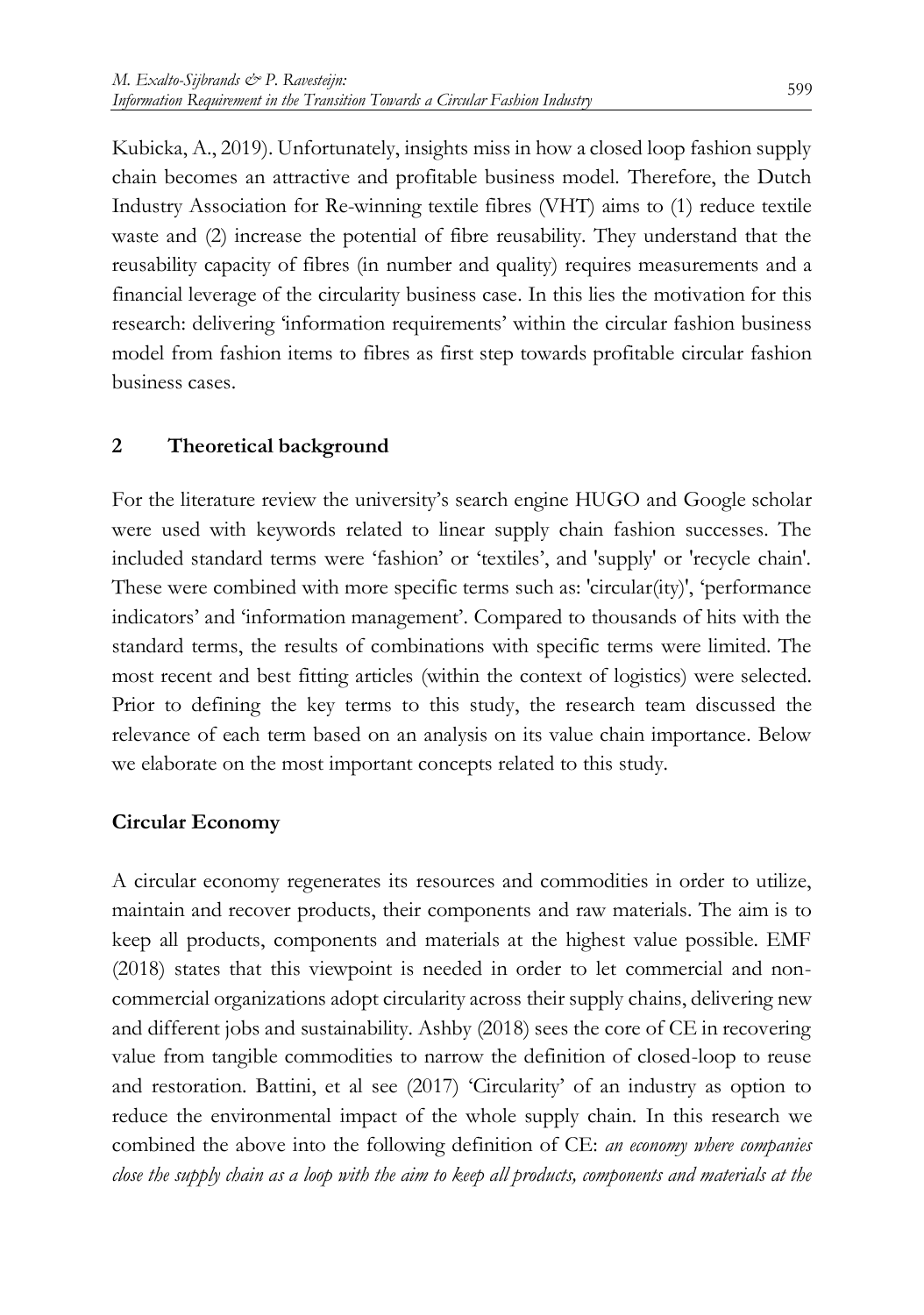*highest value possible and to recover value from tangible commodities, extending job opportunities with new and different ones whilst delivering sustainability*.

#### **Closed Loop Supply Chain**

As the definition substantiates, CE is connected to closed-loop supply chains (CLSC). CLSC maximizes value creation over the entire product life-cycle, starting at product design (McDonough and Braungart, 2002; EMF, 2013). It requires a control and operation system that also includes a dynamic recovery of the values used. This makes returns retrieved over the product life-time indispensable (Van Wassenhove and Guide, 2009). Where companies move from sustainability towards circularity, sustainable production systems increasingly become based on resource reuse and remanufacturing (Svensson, 2007; Angelis-Dimakis et al., 2016).

#### **Recycle Chain**

The first 'design for reuse' requirements were presented in regards to electronics (McDonough and Braungart, 2002). Accordingly, recycling became a Reverse Supply Chain (RSC) with a waste challenge perspective. RSC of electrical products followed a true 'reverse flow', returning the item to its manufacturer. This product return flow required additional logistics and performance measurement solutions that compared to those of the SC. Management information requirements were extended with a different kind of business economics combined with environmental metrics (Ahi, et al. 2015). However, recycled products do not necessarily follow a 'reverse' route. Recycling as such has developed as an autonomous operational activity that helps to limit waste and the product footprint. Accordingly, recycling should be recognized as a SC Comparable Activity that is also linear in behaviour. With the expectation that the Recycle Chain (RC) requires SC-comparable performance measurements, this study recognizes 'Recycling' *as activity within the RC, that requires SC comparable integration based on process information*.

#### **The R-Ladder**

Recycling has been acknowledged for its different product-life-stages presented as steps on a ladder (Netherlands Environmental Assessment Agency, 2019). The purpose of each step depends on the particular product-life-stage and product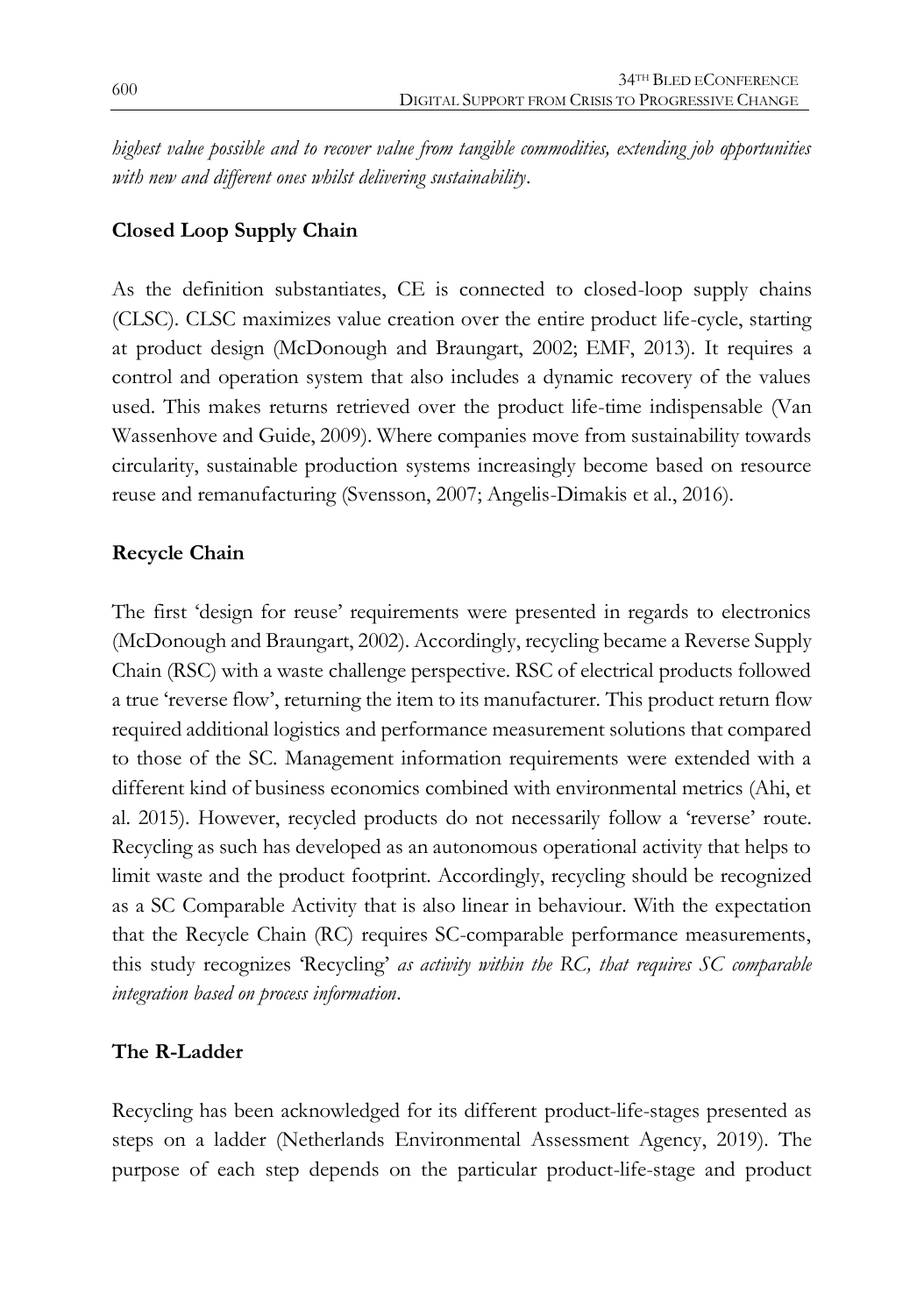characteristics. Each step is expressed with an 'R': Refuse, Rethink, Reduce, Reuse, Repair, Refurbish, Remanufacture, Repurpose, Recycle, and Recover. Each Rladder step presents a different strategy towards the materials a product is made of. The strategy of the last step 'Recover' presents the recovery of all energy used during production of the initial product.

## **Circular fashion industry**

'Circular fashion' is defined as: "Clothes, shoes or accessories that are designed, sourced, produced and provided with the intention to be used and to be circulated responsibly and effectively in society for as long as possible in their most valuable form, and hereafter return safely to the biosphere when no longer of human use" (Muthu, 2019). This definition is adopted because of the sustainability principles included, which form the bases of the information requirements this study searches for, being e.g. usage of biodegradable materials, toxic chemicals and pesticides, volume of re-used sustainable materials, and product quality (EMF, 2015).

#### **Supply chain integration information**

Logistics information and planning technologies are indispensable for SC integration, and SC process improvements subsequently result in higher business performance for chain partners (Rai et al., 2006). An integrated SC should be able to quickly react to market changes (Zailani & Rajagopal, 2005). Leuschner et al. (2013) stated the importance of information as part of supply chain integration. Furthermore, SC Integration improves financial performance when supported by top management (Zhao, Feng, Wang, 2015). Whereas SC integration is well known, RC integration is undescribed and integration between the SC and RC in order to create a CLSC is almost non-existent regardless the fact that a true CLSC requires sharing of information to support the total circular system. Therefore, it seems that the transition towards a circular fashion industry misses the holistic role of logistics.

#### **Key terms commonality**

This literature review emphasis that: *successful circularity* for fashion requires *an attractive circular business model* that concentrates on *minimizing waste, resource extraction and environmental impact* whilst keeping *focus on economic growth potential* (EMF, 2015;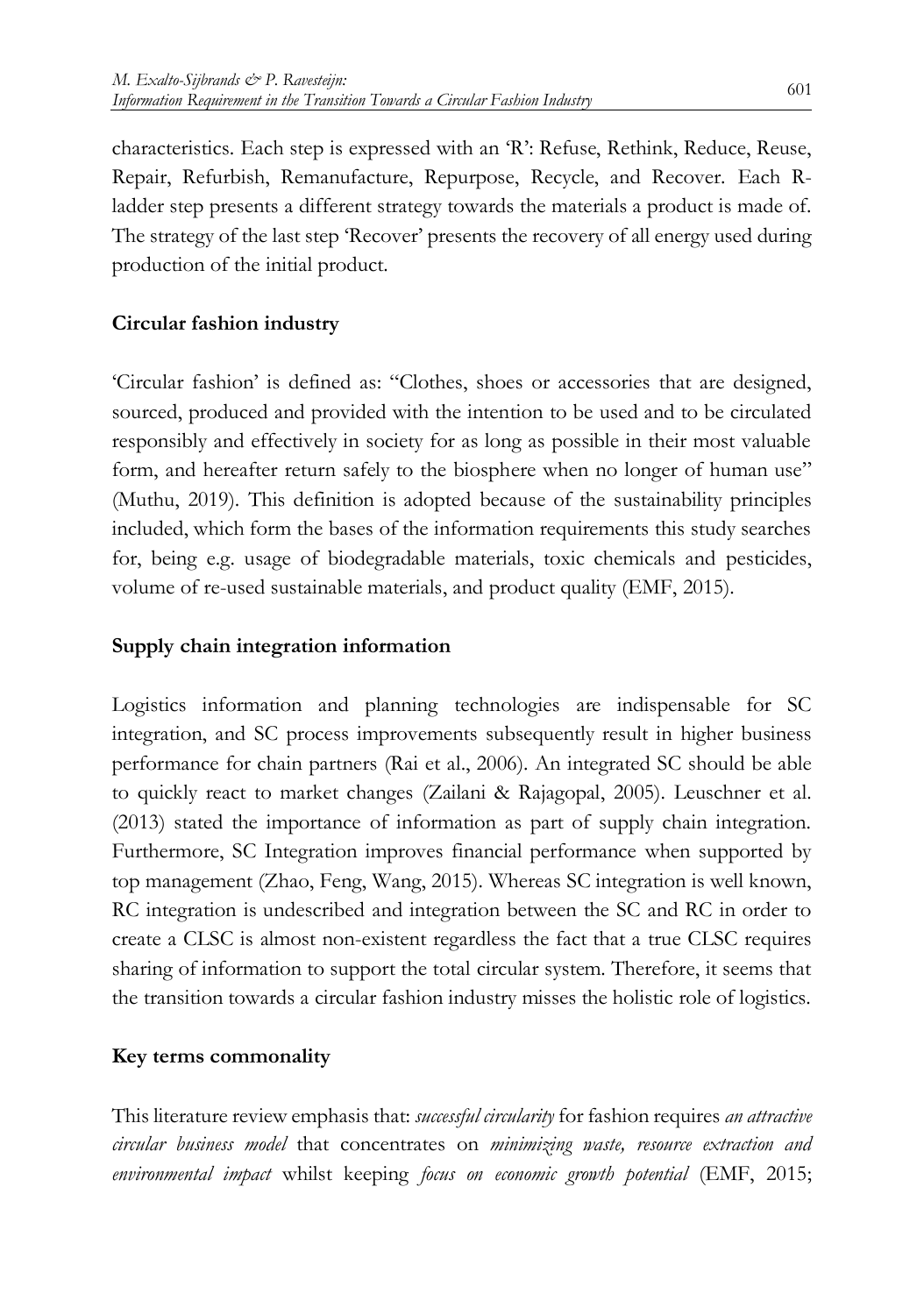McKinsey & Company 2014; Morgan, and Birtwistle, 2015) by *adopting logistics integration principles* known from the supply chain domain and *that goes beyond money* (Jonker, 2014).

## **3 Methodology**

This research studies the life-cycle of Jeans, entailing: being bought and worn; reused through second hand sales; recycled into a set of fibres to produce a new Jeansitem and the subsequent product life-cycle. Fibres missing the required quality level for reuse, end up at the R-ladder step of 'Recover'. To limit complexity, this research omits the R-ladder steps: Repair, Refurbish, Remanufacture, and Repurpose.

## **3.1 Research question**

Based on interviews with VHT and insights from the literature review the research question adopted is: *What information is required to create an integrated Closed Loop Jeans (Fashion) Supply Chain?*

This descriptive and evaluating research delivers insight in information required to determine a Jeans CLSC business proposition. The theoretical perspective is checked in practice at three Jeans companies, fashion retailers, and additional companies such as three recyclers. Within these organizations the supply and recycle processes and supporting systems are studied.

## **3.2 Sub-questions and approach**

The research was performed by answering four sub-questions.

1. *What is the current (circular) closed loop supply chain for Jeans within the fashion industry?* 

A circular supply chain fashion model by Wageningen University Research (2019) formed the bases to develop a circular fashion process model. Next, at two different conferences: "Logistics in the Circular Economy" and "Fashion and Design for Sustainability" we selected at random fashion professionals for participation in our research. They were asked to perform reliability and validation checks. This resulted into the concept Generic Circular Fashion Textiles Loop, which was discussed with VHT. Twenty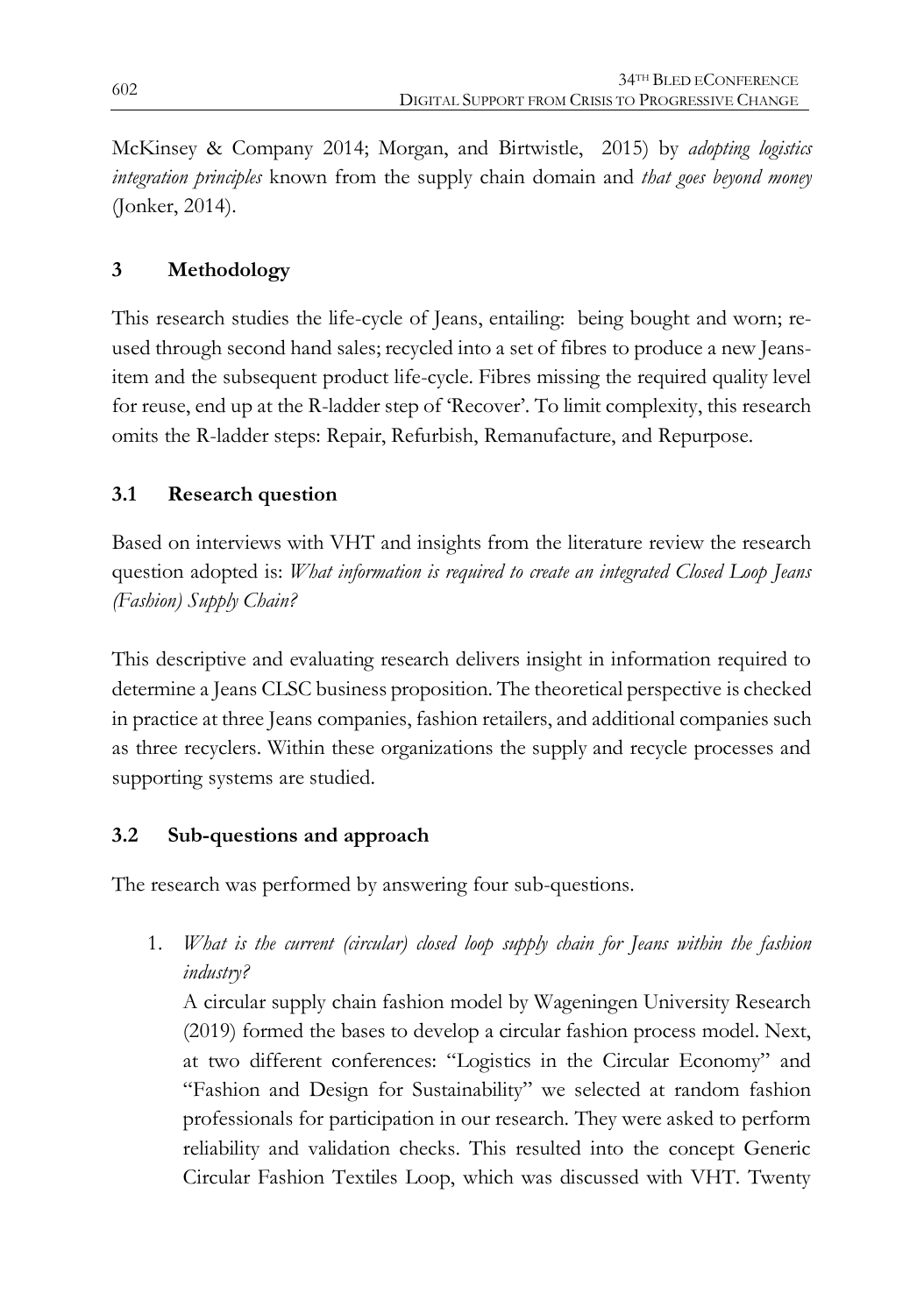three companies who are involved in some manner with the fashion loop participated in a research project presentation in which the concept CLSC was discussed. During this research presentation (January 15<sup>th</sup> 2020) all twenty three professionals present approved the circular fashion model. With input from Jeans brands (desk research and interviews) the Jeans Closed Loop Supply Chain (Jeans-CLSC) was derived.

- 2. *What information is currently used per echelon to support jeans-item circularity?* Through desk research the logistics viewpoint was added to the basic Jeans-CLSC. This resulted in finding the required information drivers to enable circular chain control. To understand what information stimulates the business and the circular economy, four organisations (Jeans, Fashion retailer, Recycler and Branch organisation) were interviewed. Two researchers validated the findings that formed the 'IST' Jeans-CLSC.
- 3. *What information creates a state-of-the art circular Business model for jeans?* Desk research was performed on information requirements from documents of an existing state-of-the-art full CLSC Jeans brand. Additional, high performing circular loops within recycling such as paper, glass, plastic and disposal fee obliged equipment were studied to determine bestpractices. Next, the defined State-of-The-Art Circular Jeans fashion Business model was discussed as a potential SOLL-situation with the circular Jeans manufacturer.
- 4. *What adoption is needed to extend the current Jeans fashion business into a circular one?* The difference between the 'IST' and 'SOLL' models was analysed with focus on business and circular economy (including sustainability) drivers and the information objects needed.

## **3.3 Design Science Research**

Because insights in information requirements was the main goal, the research followed the Design Science Research approach by Hevner et al. (2004). Exploring the jeans supply and recycle chains and the relationship between these in regards to information requirements is the first step in Hevner's model, part of the 'Problem's Environment'. Determining information requirements to achieve a circular business model is done using the 'Existing Knowledge Base" of the SC (Hevner's model second step and theory based). Mapping the problem's environment with the existing knowledge base results in 'Designing a conceptual solution' (third step). The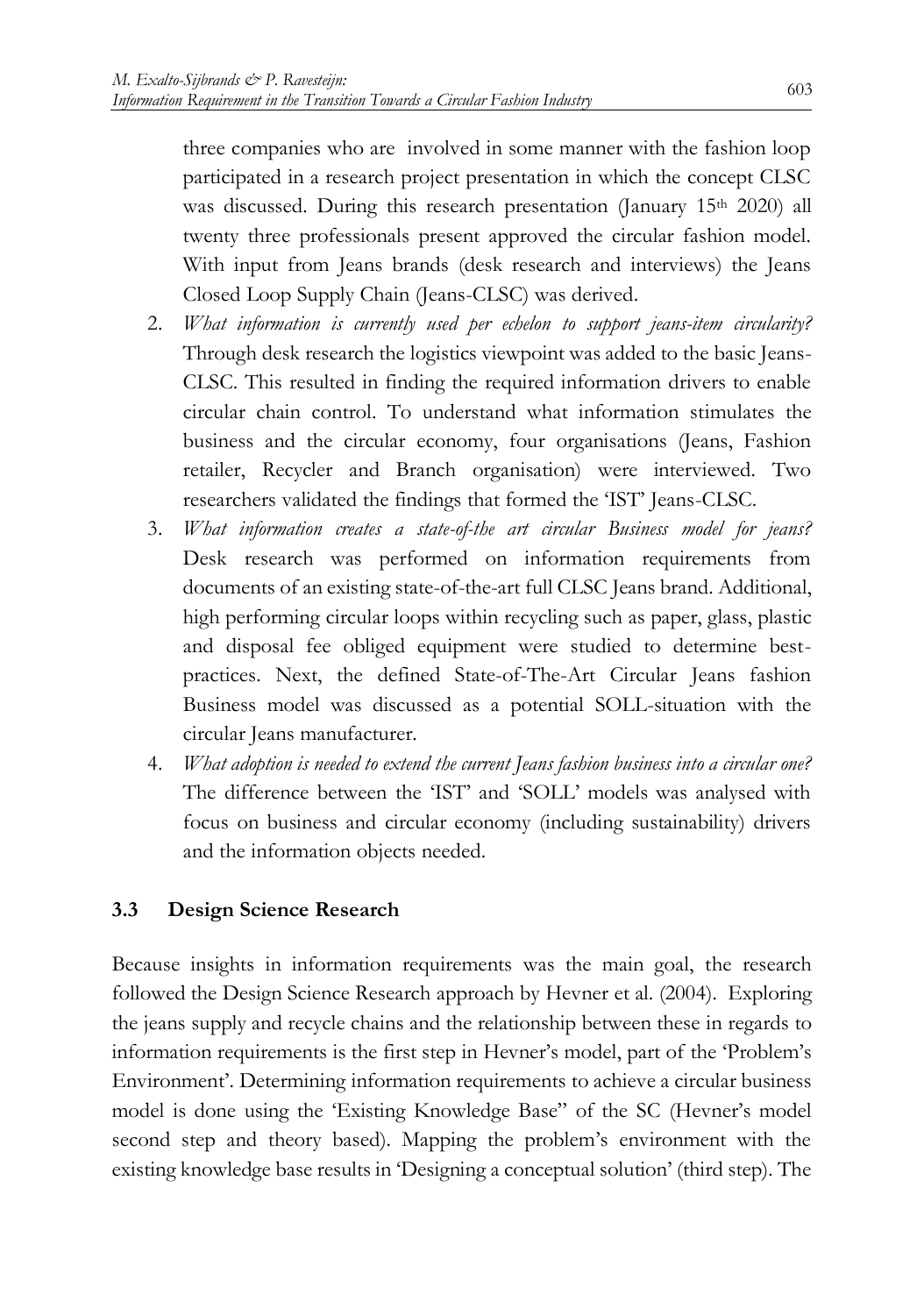designed solution needs testing prior to the real 'Solution Design'. This last step of Hevner's model is left for a next research project.

#### **4 Results**

The Jeans-CSCL and the related information requirements are presented below.

## **4.1 Circular Jeans Fashion**

The described Jeans-CLSC (see Figure 1) compares to the generic CLSC processes, echelon types and order (see sub-question 1). Three circular loops are recognized: 1) the fibre recycle loop; 2) the B2C second hand market recycle loop; 3) the C2C loop where consumers sell to consumers. The large fibre recycle loop shows 13 echelons. The differences between Jeans-CLSC and general fashion-CLSC are found within the content of the processes. For example, due to the heterogeneous fibre mix used in most general fashion-items Step 6. – quality selection, is far more complex at fashion-CLSC than at Jeans. The circular loops described, show the most important transition points in achieving a true circular industry: 1) Consumer is currently excluded as CLSC stakeholder; 2) Value proposition between the SC (left) and RC (right) parts of the loop misses; 3) Fibre management misses (high value sorted fibres result into low value products loosing good fibres to non-fashion loops); 4) Circular pricing optimization misses. Reborn fibres should be able to compete with newly produced fashion fibres, which currently is impossible due to missing true price and true cost from sustainability factors.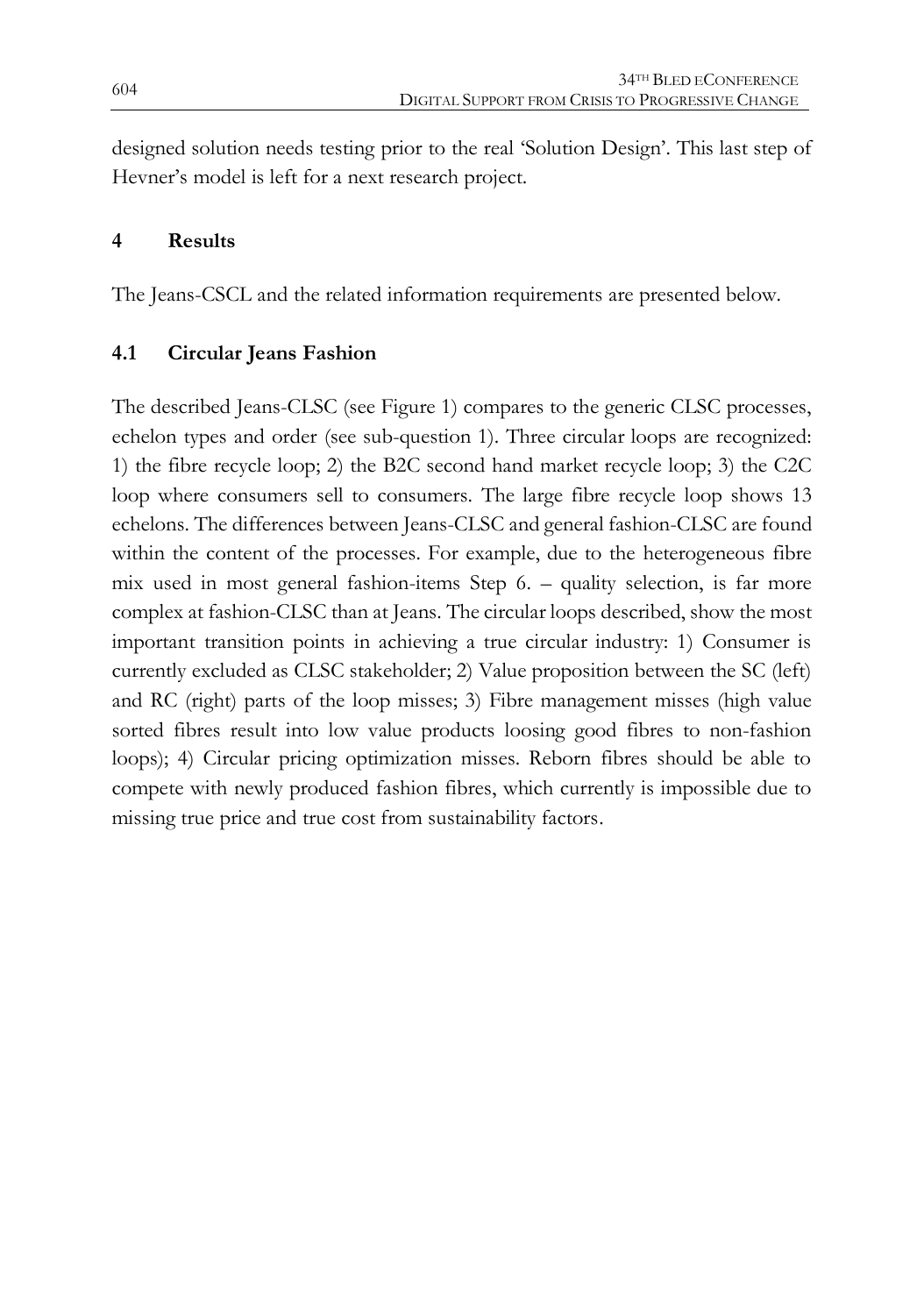

**Figure 1: Circular Jeans Fashion**

## **4.2 CLSC Information**

Based on desk research of the typical current fashion SC and RC, the information requirements found and confirmed by the companies participating in this study are:

Customer demand (orders in numbers and volumes); SC integration information on demand, supply and performance to prevent inventory risks; Cost reduction factors resulting from integrated planning (e.g. on transport, warehousing and distribution); Image building result information on communication about adoption of bio and green aspects; and Sustainability performance indicators. Remarkable is that specific circularity information factors are uncommon.

Desk research and the five interviews at RC-companies show that these companies perform a single or limited number of echelon activities of the total RC. The need for integration within the linear RC has not yet been acknowledged, although this would result in comparable advantages as recognized for the integrated linear SC. Research revealed that high quality reborn fibres are downgraded to low-end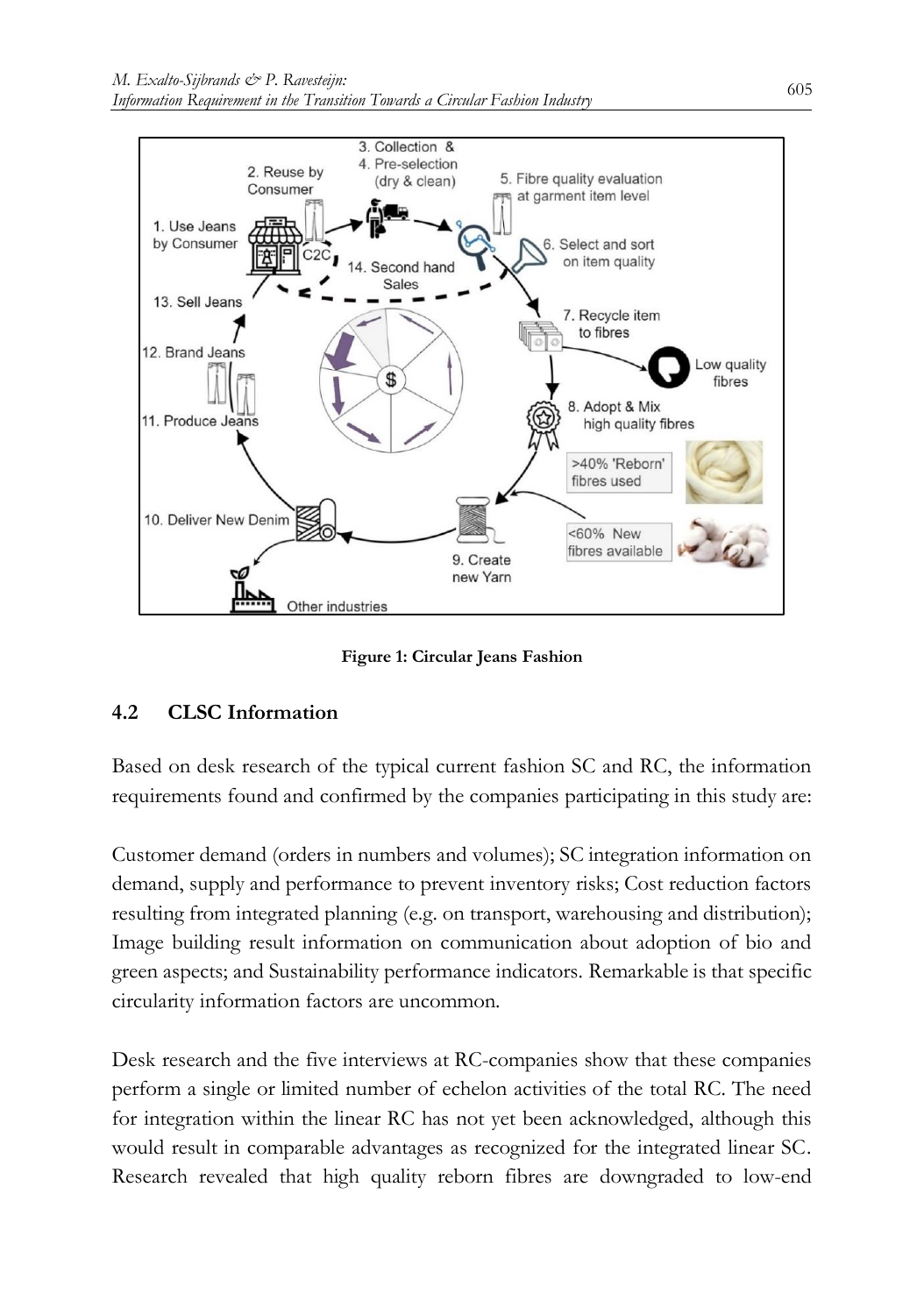product markets (e.g. isolation materials, or cushion filings), where utilization as raw new yarn material was an option (Frankenhuis, 2019). Here circular economy is restricted to an open loop and the reborn fibres extend their product life outside the fashion industry. Companies within the RC operating autonomously limit their options to optimise their performance within a linear optimised RC as well as their paths for a transition to circularity (CLSC). This result leads to the hypothesis that the RC will also optimise the individual company performance by adopting integration as the SC has proven. Like the SC this requires information sharing. Without integration the RC companies are unable to reach a higher level of performance and thereby also influences the option for the fashion industry to become circular.

## **4.3 Finding state-of-the-art integration**

Two circular jeans manufacturers (using 40% reborn fibres) acknowledged that only centrally orchestrated CLSCs successfully integrate the SC and the RC. Two generic fashion brands selling Circular Jeans (using 20% reborn fibres) underwrite this approach (Koppert, 2017). Therefore, integration of processes as common practise is required in both SC and RC as well as between these two chains. Their circular business model is based on: sales, information on sustainability, and adopting more manufacturing transparency at item level (Olugu, et al. 2010). Also, sustainable fibre information is required and volume and quality measurements based on items and fibres need to be shared for transparency within the circular value chain.

Next, the collector's decision to enable an attractive circular business model should be based on an Economic and Sustainability trade off (ESTO). This helps to appoint the collected item to the small recycle loop (second hand) or the large one (recycle into reborn fibre), as shown in figure 1. Which choice after collection is advised, depends on insight in fibre quality, actual costs, footprint calculations and sustainability cost effects. This is a complex trade-off.

Besides quality information at item selection, fibre adoption at yarn production also requires quality insights. For this, batch quality registration at 'fiberization' is required. Although it is expected that the number of times a fibre can be reused, lies between four to six times actual system tracking to deliver this information misses.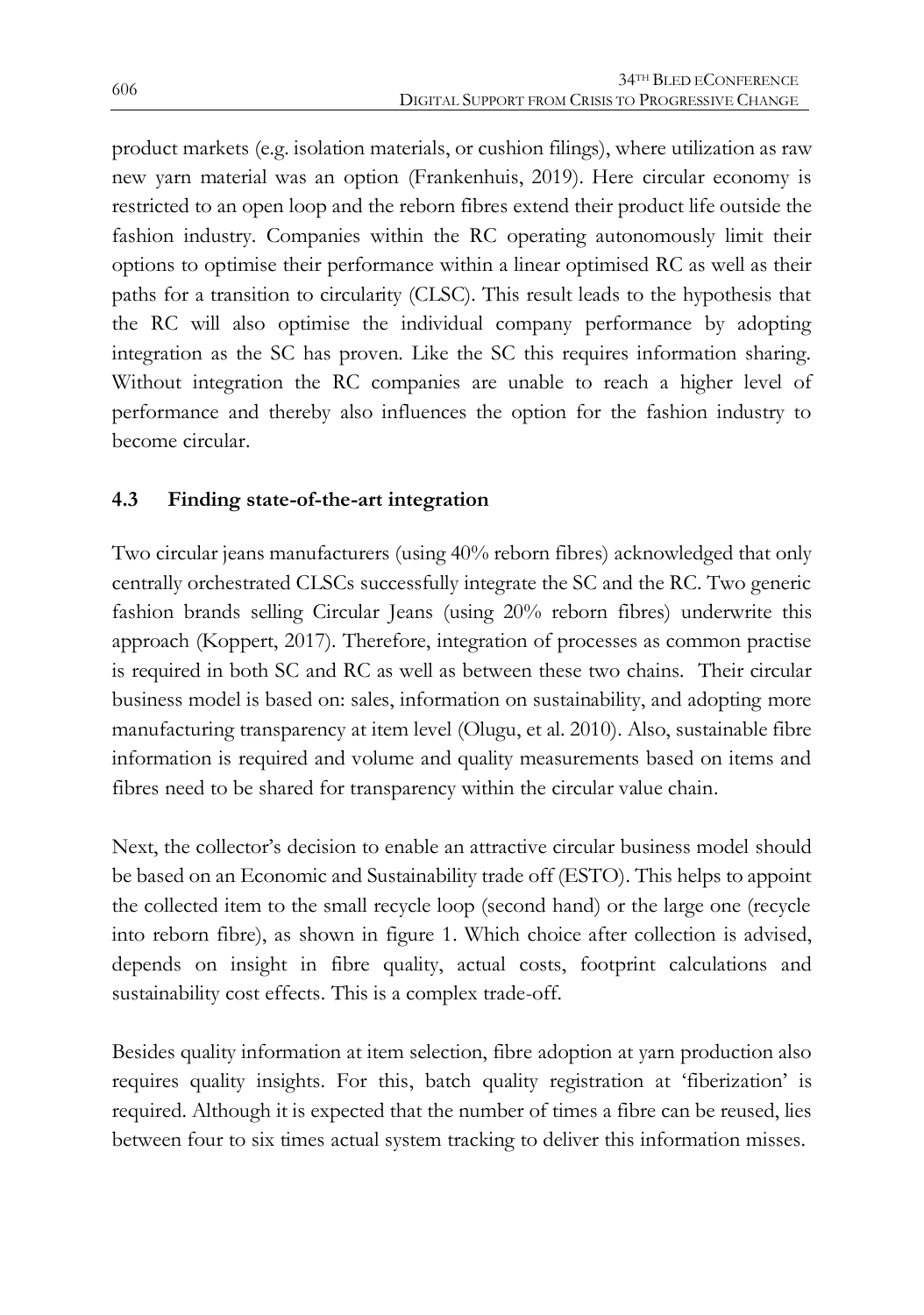## **4.4 Transition towards circular Jeans business**

Transition of the Jeans SC into a Jeans CLSC requires adoption of the RC activities and integration of all loop echelons including the customer as loop partner. Available information must stimulate the customer to return its item into the loop.

In practise collection of Jeans is done through the Jeans shops or via generic fashion item collection within multiple channels across different type of organisations. Research at two sustainable Jeans shops showed a significant loss of their annual item returns in spite of rewarding systems and lease constructions to stimulate consumers' return behaviour. This makes the item-offering process by the customer more important to consider rather than the collection process effectiveness and efficiency of the collector.

With the loop of Figure 1 as reference the information required to achieve a circular business model is presented in Table 1.

| Purpose                                                                                                                                        | Information object                                                                                                                                                                                                                                                                 |
|------------------------------------------------------------------------------------------------------------------------------------------------|------------------------------------------------------------------------------------------------------------------------------------------------------------------------------------------------------------------------------------------------------------------------------------|
| Total transparency in<br>Jeans sustainability for<br>customers on item level<br>(from harvesting cotton<br>to fibre recycling energy<br>used). | Denim cotton fibre mixing norm in volumes and types<br>(batch wise information);<br>Sustainability performance on Denim yarn, Denim, and<br>item production and specifics on e.g. labour and<br>colouring processes (SER, 2016; EO, 2019);<br>Identification tracking information; |
| Total transparency in<br><b>CLSC</b>                                                                                                           | Company information of all stakeholders involved<br>(name, website, location);<br>Full production information (production date, location,<br>factory, material, labour used, quality check, human<br>resources, etc.);<br>All cost and risk information of the integrated chain;   |
| Sustainability image<br>information per echelon                                                                                                | Footprint (all negative effects on nature, plus<br>restauration);<br>Positive effects on nature;<br>Labour conditions                                                                                                                                                              |
| USP to transform the<br>consumer into a<br>stakeholder                                                                                         | Fibre information including fibre history details;<br>Return rate Jeans at point of collection;<br>Item history;<br>٠                                                                                                                                                              |
| Branding 'awareness'                                                                                                                           | Measurement of 'honest production'                                                                                                                                                                                                                                                 |

**Table 1: transition purpose and information objects**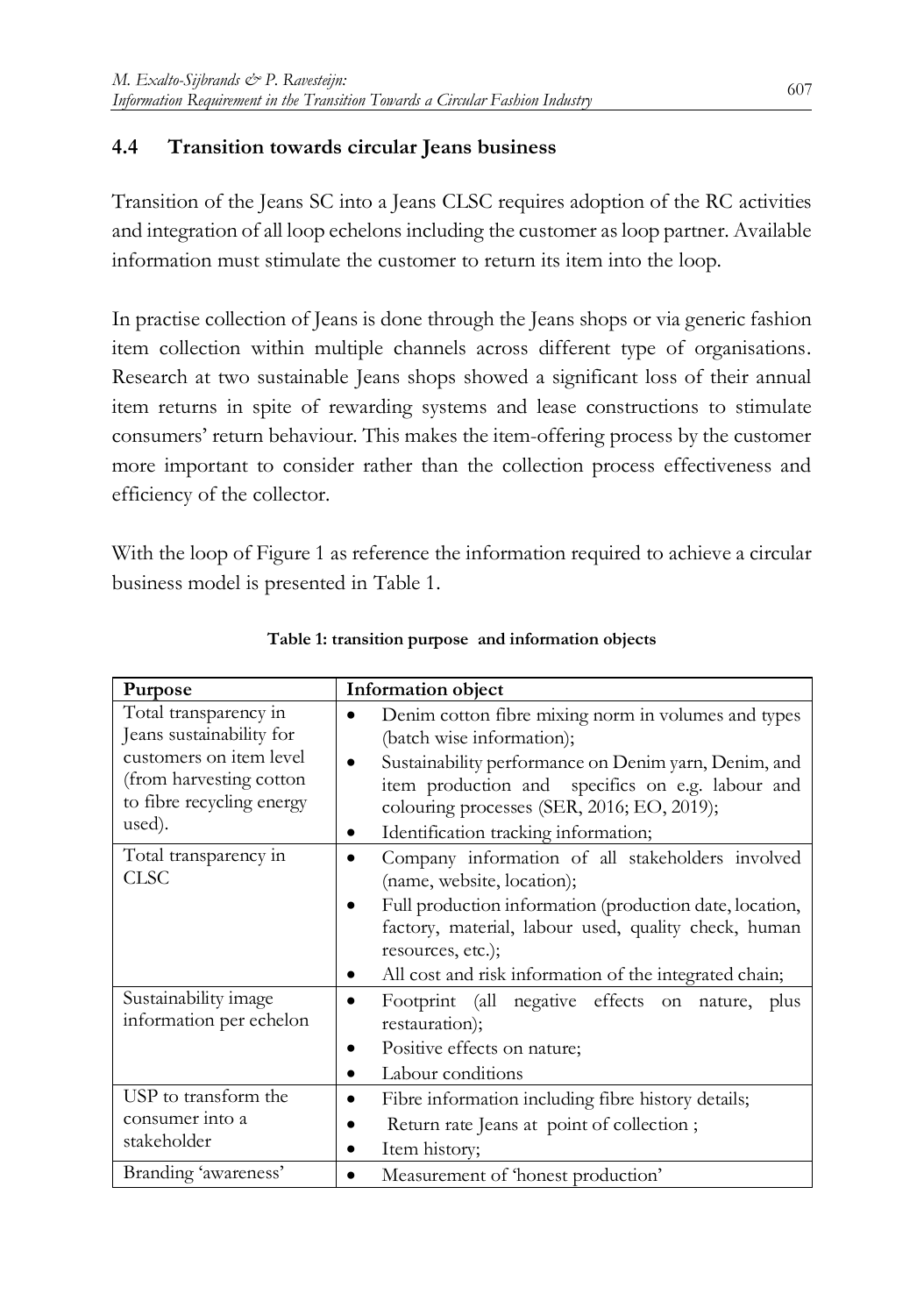|                                                              | Earth preservation guarantee (rate)<br>$\bullet$                                                                                                                                                      |
|--------------------------------------------------------------|-------------------------------------------------------------------------------------------------------------------------------------------------------------------------------------------------------|
| Decision information<br>recycle loop (small or<br>long loop) | Item quality norm;<br>٠<br>Fibre quality norm;<br>Footprint;<br>Nature and labour effect measurements                                                                                                 |
| Sustainability guarantee<br>at item collection               | Intake quality measures: 'dry', 'clean', and 'reusable'<br>٠                                                                                                                                          |
| Increase of Consumer<br>reuse rate                           | Pre-selection business information on volumes,<br>$\bullet$<br>quantity, price and cost information as basic<br>information;<br>Re-use norm set by sales in volume, quantity, price and<br>٠<br>cost: |
| Item attractiveness                                          | All item information travels with the item creating item<br>$\bullet$<br>history;                                                                                                                     |

## **5 Conclusions, Recommendations, Limitations**

This study shows that the acquisition process of materials in a CLSC forms a risk under uncertain quantity and quality of recycled products. Such uncertainties are revealed in the RC and subsequently effect the entire CLSC. These risks emphasize the importance of sharing fibre and item quality and quantity information. Currently 'Circularization' depends on the collector's decision how to collect and whether to appoint a collected item to the reuse or recycle loop, whilst this fundamental decision should be based on fibre quality information and should be in line with fibre demand information from the SC. Next, the business of mixing reborn with new fibres must become more attractive and transparent to the consumer. Mixing fibres at yarn production will only develop when the fibre market adopts a normal supply and demand system on true pricing. This means adopting a mechanism where farmers with transparent sustainable cotton production sell against fair prices, and where reborn fibres offer the fashion manufacturer a cost reduction. Due to fair cost sharing, only the integration between SC and RC supports this development.

For circularity the major challenge lies in attracting the autonomously operating companies of the RC to become performance oriented across the entire SC. An orchestrated (jeans) loop fails without integrated RC. Therefore, a Circular Business model becomes economically attractive when performance integration supports the pie growing and pie sharing capability of all stakeholders involved, including the customer. Also, the value flow needs to become circular, and the transition must be case focused rather than generic.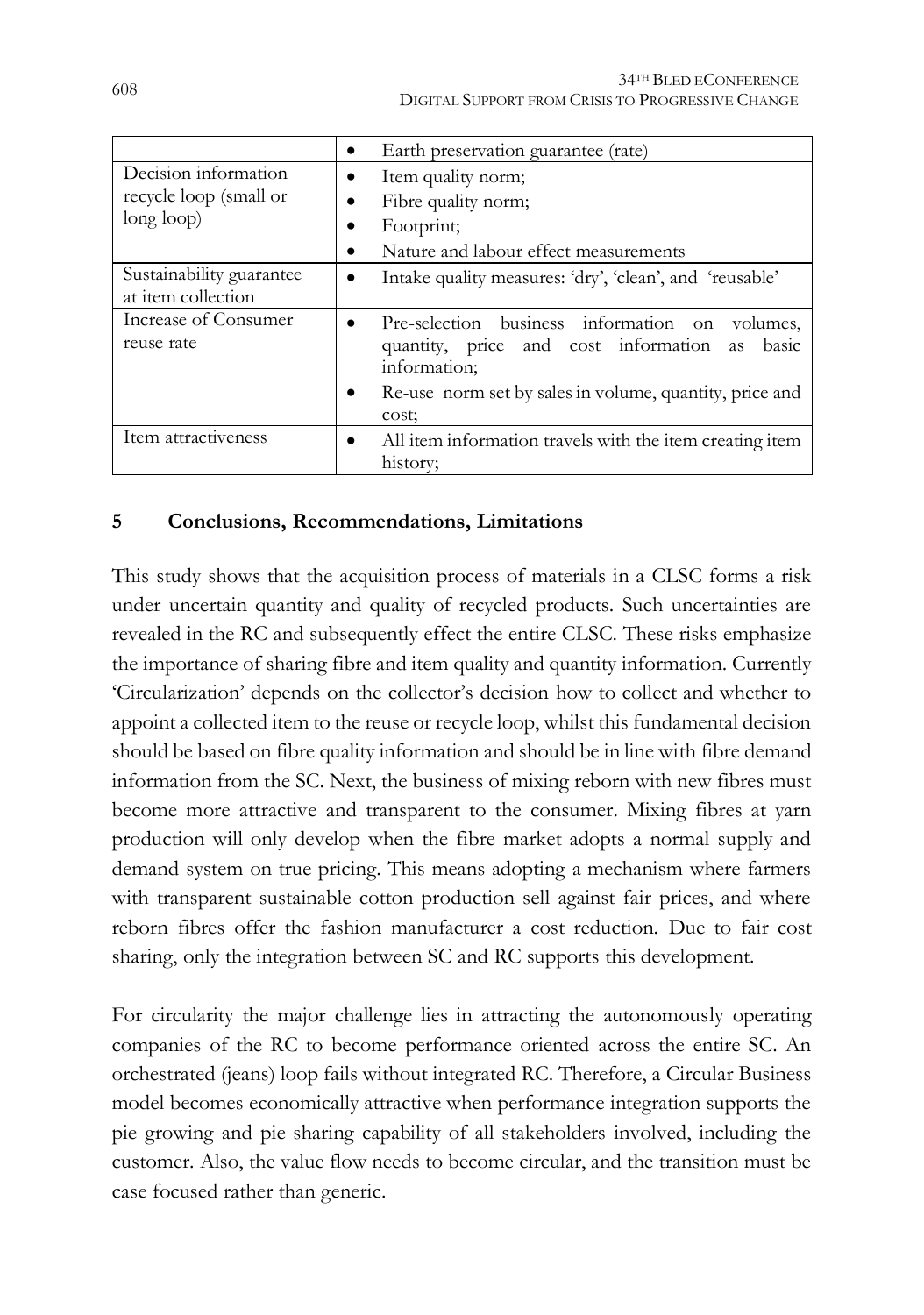As with any study this research has limitations. First of all, the study focused on one type of fashion item (Jeans) which oversimplifies the challenges faced in the entire industry. Furthermore, a limited amount of organizations participated in this research and these could be considered front runners thereby providing a specific perspective. Finally, the main limitation to the outcome of this study is that it's outcome is a conceptual solution that still requires testing and follow up research.

#### **Acknowledgements**

The students Frank Donga, Guido de Bruin and Marc Visser supported the research significantly through their project activities in the minor Business Information Management.

#### **References**

- Ahi, P. and Searcy, C. (2015). An analysis of metrics used to measure performance in green and sustainable supply chains. Journal of Cleaner Production. Vol 85, p.360-377.
- Angelis-Dimakis, A., Alexandratou, A., Balzarini, A., (2016). Value chain upgrading in a textile dyeing industry. J. Clean. Prod., Vol.138, p.237-247
- Ashby, A. (2018). Developing Closed Loop Supply Chains for Environmental sustainability: Insights from a UK clothing case study. Emerald, Journal of Manufacturing Technology Management. http://hdl.handle.net/10026.1/10898
- Battini, D., Bogataj, M., Choudhary, A. (2017) Closed Loop Supply Chain (CLSC): Economics, Modelling, Management and Control. International Journal Production Economics. Vol.183 p.319–321 Retrieved 18-05-2020 via journal homepage: www.elsevier.com
- Braungart, M., McDonough, W., Bollinger, A. (2007). Journal of Cleaner Production Vol. 15 p.1337- 1348
- BCI. (2018). Better Cotton Initiative. Retrieved from http://stories.bettercotton.com/2018- AnnualReport/index.html
- Ellen MacArthur Foundation (EMF). (2018). Circular economy. Retrieved from www.ellenmacarthurfoundation.org/circular-economy
- Ellen MacArthur Foundation (EMF). (2017). A new textiles economy: Redesiging fashion's future. Retrieved from http://www.ellenmacarthurfoundation.org/publications
- Ellen McArthur Foundation (EMF). (2013). Towards the circular economy. Ellen MacArthur Foundation. Retrieved from https://www.ellenmacarthurfoundation.org/assets/downloads/publications/Ellen-MacArthur-Foundation-Towards-the-Circular-Economy-vol.1.pdf
- Hevner, A. R., March, S. T., Park, J., & Ram, S. (2004). Design science in information systems research. MIS quarterly, 75-105.
- Jia, F., Yin, S. Chen, L., Chen, X. (2020). The circular economy in the textile and apparel industry: A systematic literature review. Journal of Cleaner Production Vol. 259 p.120728
- Jonker, J. (2014). Nieuwe Business Modellen. Retrieved from https://www.nieuwebusinessmodellen.nl
- Koppert, P., Brouw, H. o., & Adel, E. v. (2017). Roadmap Circulair Textiel.
- Leuschner, R., Rogers, D.S., Charvet, F.F., (2013). A Meta-Analysis of Supply Chain Integration and Firm Performance. Journal of Supply Chain Management. Vol.49, No.2, p.34-57
- McDonough, W. and Braungart, M. (2002). Cradle to cradle: remaking the way we make things. North Point Press.
- McKinsey & Company. (2016). Style that's sustainable: A new fastfashion.